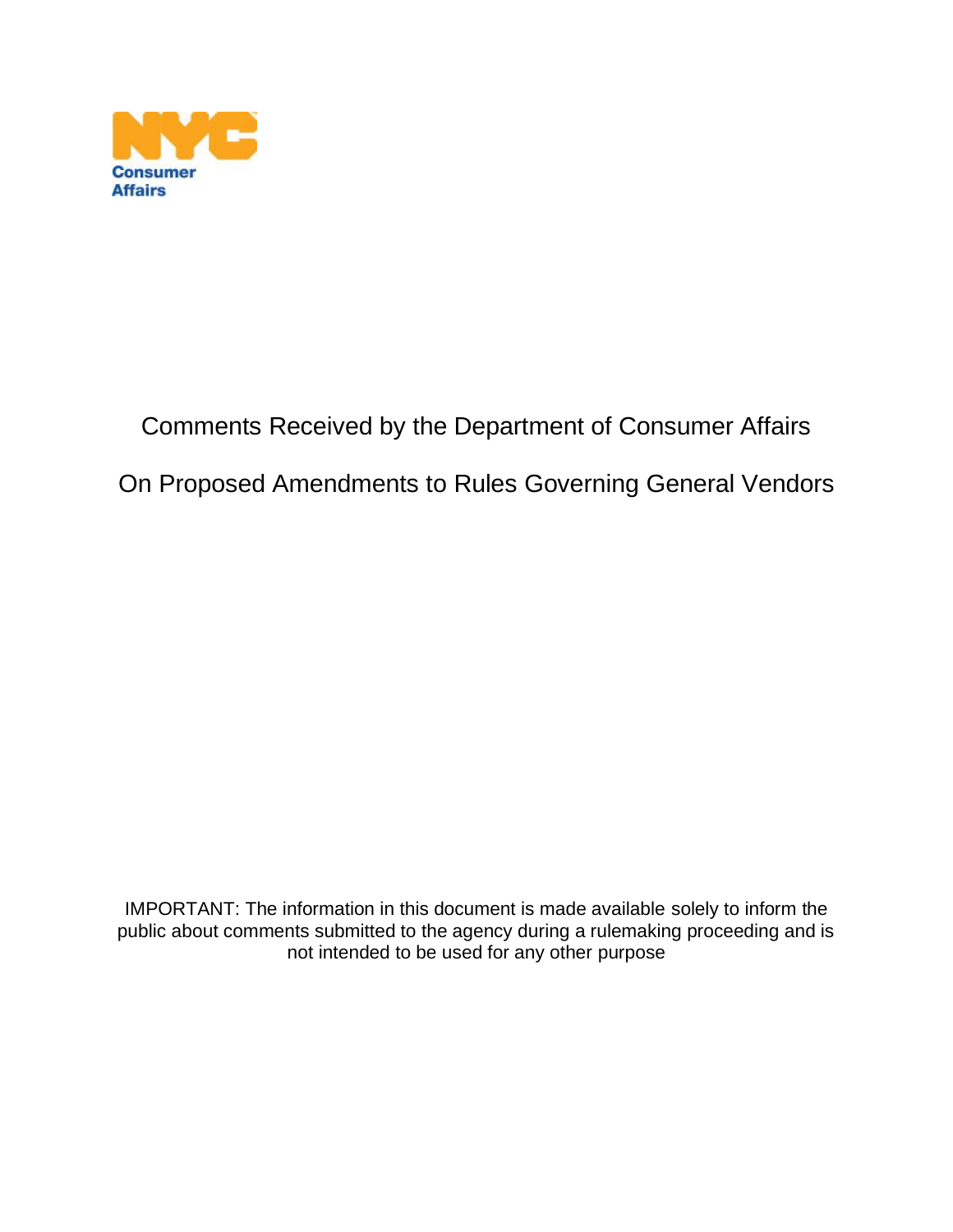## **COMMENTS SUBMITTED ON PUBLIC HEARING REGARDING THE PROPOSED RULE CHANGE BY THE NEW YORK CITY DEPARTMENT OF CONSUMER AFFAIRS REGARDING GENERAL VENDORS Submitted on March 24, 2020 by Danny Rossi**

The proposed rule change by the New York City Department of Consumer Affairs ("DCA") to eliminate the need to obtain a general vending license ("GVL") in order to obtain a Specialized Veteran License ("SVL"), is not possible. The SVL issued by DCA can **only** be used by general vendors to sell non-food goods.

Both Article 4, Section 35-a of the New York State General Business Law "GBL35-a") and Appellate Court decisions, (see *Matter of Rossi v. New York City Department of Parks and Recreation,* (127 A.D.3d 463 (2015), 8 N.Y.S.3d 25, 2015 NY Slip Op 03047).

This was upheld again by the same court *In the Matter of DANNY Rossi, Appellant, v. NEW YORK CITY DEPARTMENT OF PARKS AND RECREATION, Respondent. In the Matter of BARBARA MORRIS, Appellant, v. NEW YORK CITY DEPARTMENT OF HEALTH AND MENTAL HYGIENE, Respondent)* in which it was ruled:

 *"*Contrary to petitioners' contentions, requiring them to obtain special vending licenses pursuant to General Business Law § 35-a to vend on property under DPR's jurisdiction does not divest DOHMH of its powers to regulate mobile food vendors. DOHMH licenses mobile food vendors and food vending carts in New York City.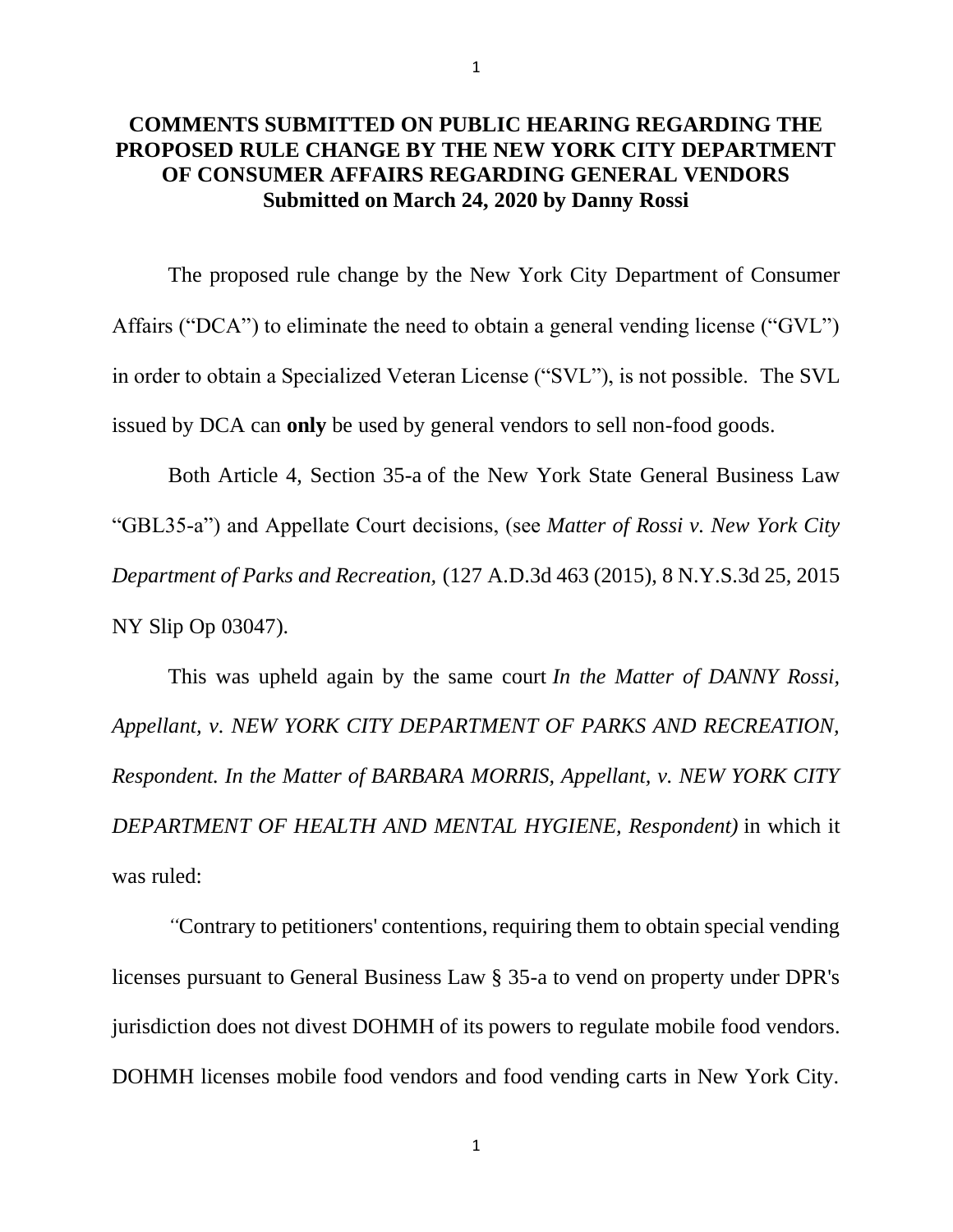Vendors, including food vendors, seeking to avail themselves of the vending terms available to disabled veterans must comply with the additional licensing requirements applicable to disabled veterans, which in New York City are set forth in General Business Law § 35-a (*see Matter of Rossi v New York City Dept. of Parks & Recreation,* [127 A.D.3d 463.](https://www.leagle.com/cite/127%20A.D.3d%20463)"

Therefore, this rule change, if enacted, would seriously violate Article 4, Section 35-a of the New York State General Business Law and disavow the Appellate Court decision should DCA and not the New York City Department of Health and Mental Hygiene ("DOHMH") were to issue an SVL to be used in conjunction with a food operator license.

The entire structure and format that of GBL 35-a revolves entirely around the priority system it created to disabled veterans who hold SVL's issued by DCA for vending of general merchandise. This proposal completely ignores those disabled veterans that have held food operator licenses and food cart permits/licenses over a decade longer than the creation of GBL 35-a, and subsequent recent court decisions in support of DOHMH oversight for food vending.

Since 2013, DOHMH has been issuing SVL's in the form of food cart permits (LICENSES) without complying with GBL35-a(5) which states:

"Specialized vending licenses to vend shall be accompanied by a photographic color coded identification which shall include the priority number

2

2